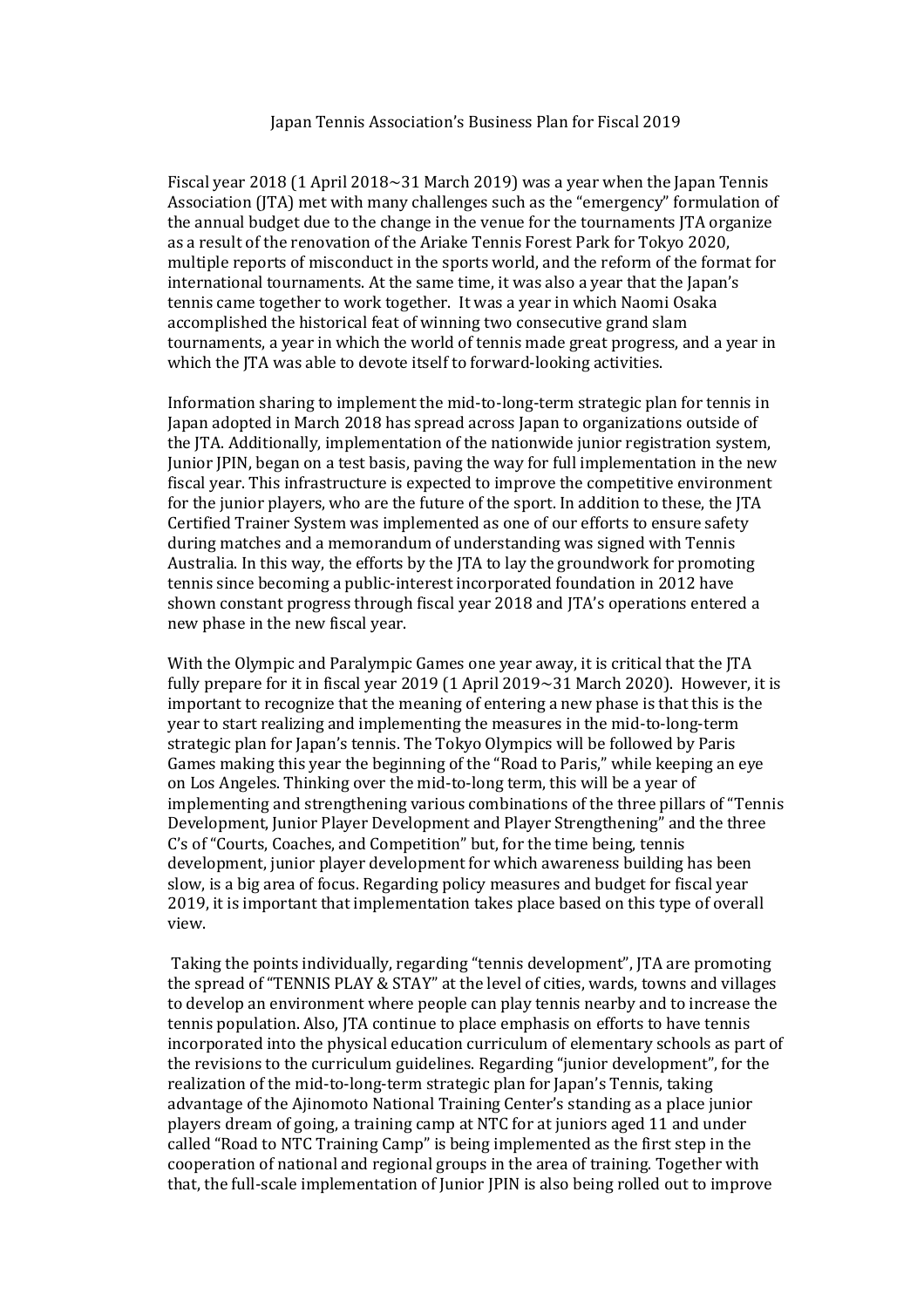the competitive environment for junior players. Regarding "Player Strengthening", with the 2020 Tokyo Olympic and Paralympic Games coming up, the player strengthening program is being undertaken, primarily amongst national team members with the stated goals of having player representation in all categories and winning medals. Also, a special program to strengthen players including a special junior strengthening program to lead into the 2024 Paris Olympics and beyond will be planned and implemented. Furthermore, in line with the mid-to-long-term strategic plan, work will be done to improve the competitive environment and, taking into consideration how to deal with the reform of the format of international tournaments, JTA will aim for continued and expanded hosting of them in Japan.

With the hosting of tournaments such as the Japan Open and the Japan Women's Open, JTA can provide tennis fans with world-class tennis and will contribute to the growth of tennis in Japan in many different ways. At the same time, keeping in mind the changes in the environment surrounding tennis, JTA will work with tennis stakeholders for reform and promotion of domestic tournaments such as the All Japan Championships, All Japan Veterans Championships and Tennis Japan League.

Regarding "Ensuring Sports Integrity", JTA will continue working on providing compliance information and training to players, instructors, umpires, trainers, etc., running campaigns to further fair play in matches, implementing match safety measures such as those for heatstroke, and executing anti-doping measures. Moreover, JTA will revise existing training material to bring it up to date, create a JTA training program, and execute the training program including e-learning and expanding the participating audience to include such personnel as executives and special committee chairpersons. JTA will also increase the speed and accuracy of budgeting and the creation of financial reports and enrich the activities of the Finance Committee to strengthen governance around the management and use of public grant and subsidies.

The improvement of the Ariake Tennis Forest Park, the tennis venue for the Tokyo Olympics and Paralympics, has historical significance in terms of the development of the infrastructure of Japan's tennis. As the responsible governing body of Japan's tennis, the JTA continues to be involved in the preparations for the Ariake Tennis Forest Park as the venue for the Olympic and Paralympic Games, and will make a proposal for its effective use from 2020 onwards, with a vision of the future of tennis as a life sport, competitive sport, spectator sport, and international sport. As a part of the undertaking, efforts of the Tennis Museum Committee are accelerating towards creating a tennis museum. Working together with affiliates and cooperative organizations is essential for carrying out the JTA's activities. In the new fiscal year, JTA will continue to have periodic conversations and exchange of ideas with the participating regional and prefectural associations, Japan Professional Tennis Association, Japan Tennis Industry Association, Japan Ladies Tennis Federation, Association of Japan Tennis Equipment via Japan Tennis Consortium and to share information on topics such as compliance and fair play during matches with all cooperating organizations such as All Japan Inter-Collegiate Tennis Federation. Moreover, special attention will be given to the preparations for the Tokyo Olympic and Paralympic Games, ensuring sports integrity, and promoting diversity by continuing our cooperation with the Japan Olympic Committee, Japan Sports Council, Japan Sports Association, and Japan Anti-Doping Agency.

Furthermore, regarding JTA measures for globalization, in addition to carrying out the cooperative activities based on the memorandum of understanding signed with the French Tennis Federation and Tennis Australia, the JTA will continue its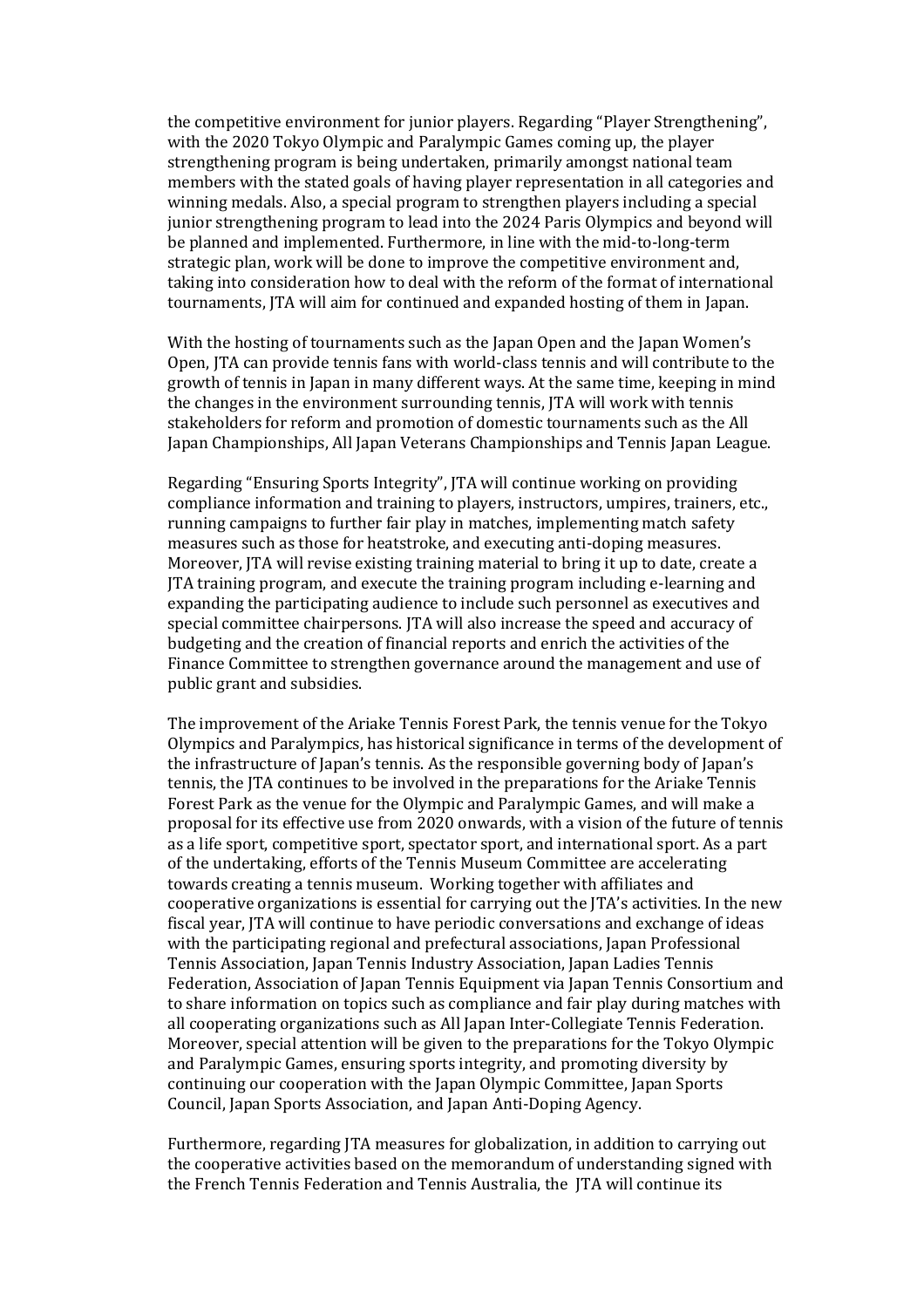cooperative relationships in East Asia with China, South Korea, Hong Kong, and Taiwan. Also, with the Tokyo Olympic and Paralympic Games coming up in the next year, the JTA will continue to cooperate closely with the International Tennis Federation. In the new fiscal year ITA will continue to promote transparency around the Association's activities. JTA will conduct a study of the environment surrounding tennis and will release fundamental information resulting from such studies, and will also release information about the JTA's ongoing activities via our official website and through the work of our IR Office and Media Committee. JTA will also release information for interested parties overseas via our official English-language website.

Strengthening the financial base is critical for the improvement of governance for a public-interest incorporated foundation. While complying with the principle of three financial standards for public-interest incorporated foundations, the JTA will strengthen its financial base by promoting tournaments JTA organize, finding more companies, expanding the donation system, implementing the long overdue revision of the various registration fees, and making improvements regarding the JTA's operations such as increasing its efficiency. In fiscal year 2019, JTA expect the return of our main tournament to Ariake, implementation of our mid-to-long-term strategic plan, activities for strengthening in preparation for Tokyo 2020, and an increase in the scope of our operations compared to the previous fiscal year due to such factors as our office's move to a new location. On the other hand, the JTA will create a balanced budget and manage our finances taking into the principle of not allowing revenues to exceed expenditures in public-purpose business activities and the need to ensure the health of JTA finances.

In order to be able to handle additional work expected due to such elements as the Tokyo Olympic and Paralympic Games, the implementation of our mid-to long-term strategic plan, and preparations for  $|TA's 100<sup>th</sup>$  anniversary, JTA will continue to work on strengthening the secretariat office while improving its work environment. Taking the opportunity of the move of its office to a new building in June 2019, JTA will create an office environment where full and part-time executives and board members can work together in an efficient and friendly manner, and the JTA will also improve our information security. The same as in fiscal year 2018, at the end of the regular meeting of the Board of Counselors, individual and group awards were presented at an awards ceremony, and at the end of November, members of the national team, companies that have supported the Association recently, major donors, official sponsors, and other persons involved with tennis were invited to an event to give awards for 2019 player and coach of the year as well as have a party to conclude the season.

As the major principle behind these activities, the JTA as the central competitive organization for unifying Japan's tennis, does public service works to support the development of tennis as a life sport, competitive sport, and spectator sport, and will continue to run the Association while following its operating principles of "fair play", "teamwork" and "globalism" and ensuring sports integrity. In particular, considering the "Central Competitive Organizations' Governance Initiatives" announced by representatives of the three supervising sports organizations to their affiliated organizations on February 18, 2019, the JTA must create a system to comply with the policies expected to be created by the Japan Sports Agency based on the "Action Plan for Ensuring Sports Integrity ," which is expected to be created this fiscal year. Also, since becoming a public-interest incorporated foundation, the JTA has continued to take steps to ensure governance, compliance, safety, and fair play during matches.